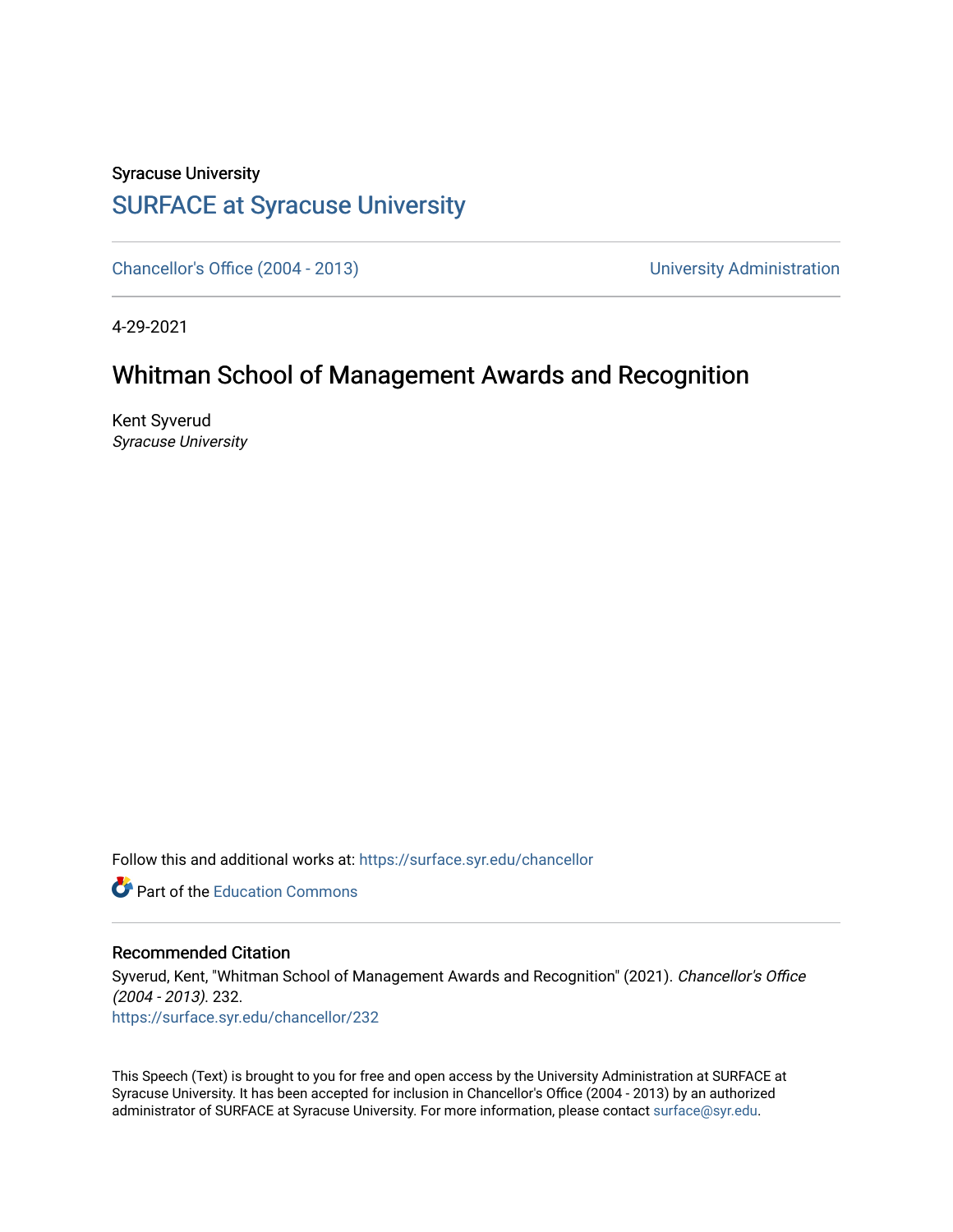## **Syracuse University**

Remarks by Chancellor Kent Syverud Delivered on April 29, 2021 Location: via Zoom Remarks: Whitman School of Management Awards and Recognition

> *The Chancellor was introduced by Eugene Anderson, Dean of Whitman School of Management*

Good evening. I am pleased to have the opportunity to congratulate and thank the winners of the Whitman School's Awards of Distinction for 2021. I also want to thank the corporate partners that make this event possible. We are grateful for your support.

When we welcome our students to Syracuse University, we tell them that they are now part of the Orange family. When they first arrive at Syracuse, they may not truly understand what that means. By the time they leave, they realize that the Orange family is one powerful, vast and generous alumni network.

For the Whitman School, members of the Orange family have posted more than 126,000 opportunities for students on the Syracuse University career network. And that is over just the last two academic years. That is an astounding number, particularly during an economic downturn. More than 1,000 corporate partners and alumni have been involved in recruiting events. More than 750 Whitman alumni participated in student engagement opportunities. And more than 225 Whitman alumni and friends serve in volunteer leadership and advisory roles.

That, friends, is one powerful Orange family. When a student decides to attend Syracuse University and the Whitman School of Management, they get those family benefits. Like family members, we invest in their success. They get coaching, support, time, networking and—yes, even tough love—from our alumni and friends.